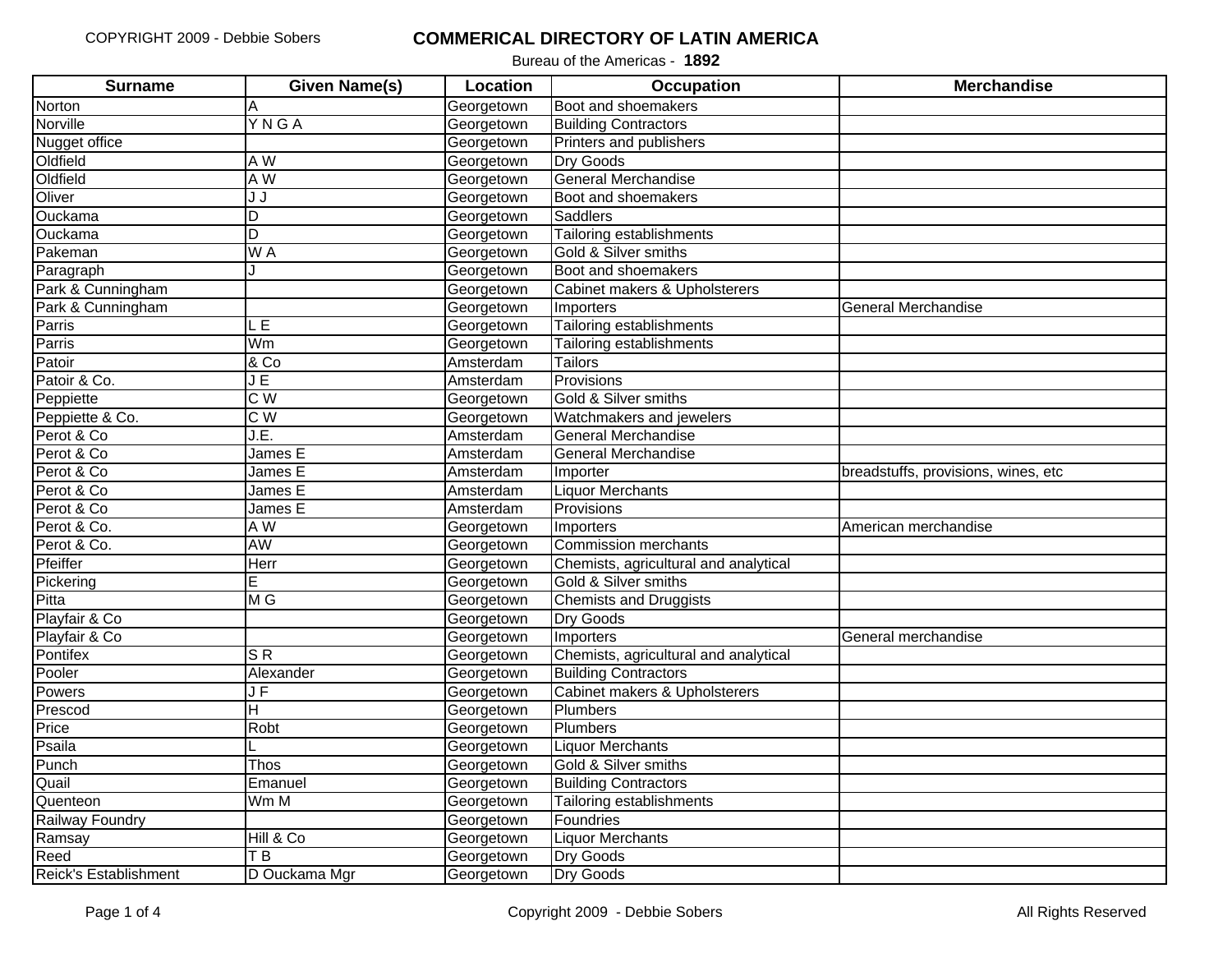| <b>Surname</b>        | <b>Given Name(s)</b>         | Location   | <b>Occupation</b>                     | <b>Merchandise</b>  |
|-----------------------|------------------------------|------------|---------------------------------------|---------------------|
| Reick's Establishment | D Ouckama Mgr                | Georgetown | <b>Hatters</b>                        |                     |
| Richardson            | $\overline{G}$               | Georgetown | Boot and shoemakers                   |                     |
| Richardson            | W <sub>R</sub>               | Georgetown | Boot and shoemakers                   |                     |
| Roberts               | Alex                         | Georgetown | <b>Chemists and Druggists</b>         |                     |
| Robinson              | JL                           | Georgetown | Tailoring establishments              |                     |
| Rodgers               | A                            | Georgetown | Paints, oils, varnishes, etc          |                     |
| Rodgers               | Henry                        | Georgetown | Cabinet makers & Upholsterers         |                     |
| Rodgers               | Wm                           | Georgetown | Boot and shoemakers                   |                     |
| Rodrigues             | Maria R                      | Georgetown | <b>Liquor Merchants</b>               |                     |
| Rodriguez             | $\overline{A}$ G             | Georgetown | <b>Dry Goods</b>                      |                     |
| Rodriguez             | A G                          | Georgetown | Hardware                              |                     |
| Roza                  | JSF                          | Georgetown | <b>Liquor Merchants</b>               |                     |
| Rufino                | John                         | Georgetown | Boot and shoemakers                   |                     |
| Sandbach              | Parker & Co                  | Georgetown | <b>Commission merchants</b>           |                     |
| Sargent               | $\overline{B}$               | Georgetown | Boot and shoemakers                   |                     |
| Sargent               | T <sub>M</sub>               | Amsterdam  | Watchmakers and jewelers              |                     |
| Sargent & Co.         | $\overline{\top}$ M          | Georgetown | Watchmakers and jewelers              |                     |
| Sargent & Co.         | $\overline{\top}$ M          | Georgetown | Gold & Silver smiths                  |                     |
| Scard                 | F1                           | Georgetown | Chemists, agricultural and analytical |                     |
| Schuler               | Chas                         | Georgetown | Gold & Silver smiths                  |                     |
| Schuler               | Hubert                       | Georgetown | Gold & Silver smiths                  |                     |
| Schuler & Sons        | <b>JAW</b>                   | Georgetown | Gold & Silver smiths                  |                     |
| Schuler & Sons        | <b>JAW</b>                   | Georgetown | Watchmakers and jewelers              |                     |
| Scott & Co            |                              | Georgetown | <b>Chemists and Druggists</b>         |                     |
| Scott & Co            |                              | Georgetown | Importers                             | General merchandise |
| Scott & Co            |                              | Georgetown | Provisions                            |                     |
| Seales                |                              | Georgetown | Tailoring establishments              |                     |
| Sealy                 |                              | Amsterdam  | <b>Tailors</b>                        |                     |
| Semple                | D M Mgr Govt printing office | Georgetown | Printers and publishers               |                     |
| Shareles              | J B                          | Georgetown | <b>Building Contractors</b>           |                     |
| Sharples              | $JB$ Jr.                     | Georgetown | Hardware                              |                     |
| Silvano               | J&JG                         | Georgetown | <b>Liquor Merchants</b>               |                     |
| Silvano               | J & Maria                    | Georgetown | <b>Liquor Merchants</b>               |                     |
| Siza                  | Julio A                      | Georgetown | Photographers                         |                     |
| Small                 | Alfred                       | Georgetown | Cabinet makers & Upholsterers         |                     |
| Smith                 | Isaac T                      | Georgetown | Tailoring establishments              |                     |
| Smith                 | Samuel A                     | Georgetown | Gold & Silver smiths                  |                     |
| Smith                 | Wm                           | Georgetown | <b>Commission merchants</b>           |                     |
| Smith & Co.           | James                        | Georgetown | Paints, oils, varnishes, etc          |                     |
| Smith & Oldfield      |                              | Georgetown | <b>Dry Goods</b>                      |                     |
| Smith & Oldfield      |                              | Georgetown | <b>General Merchandise</b>            |                     |
| Smith & Oldfield      |                              | Georgetown | Importers                             | General Merchandise |
| Smith Bros            |                              | Georgetown | <b>Liquor Merchants</b>               |                     |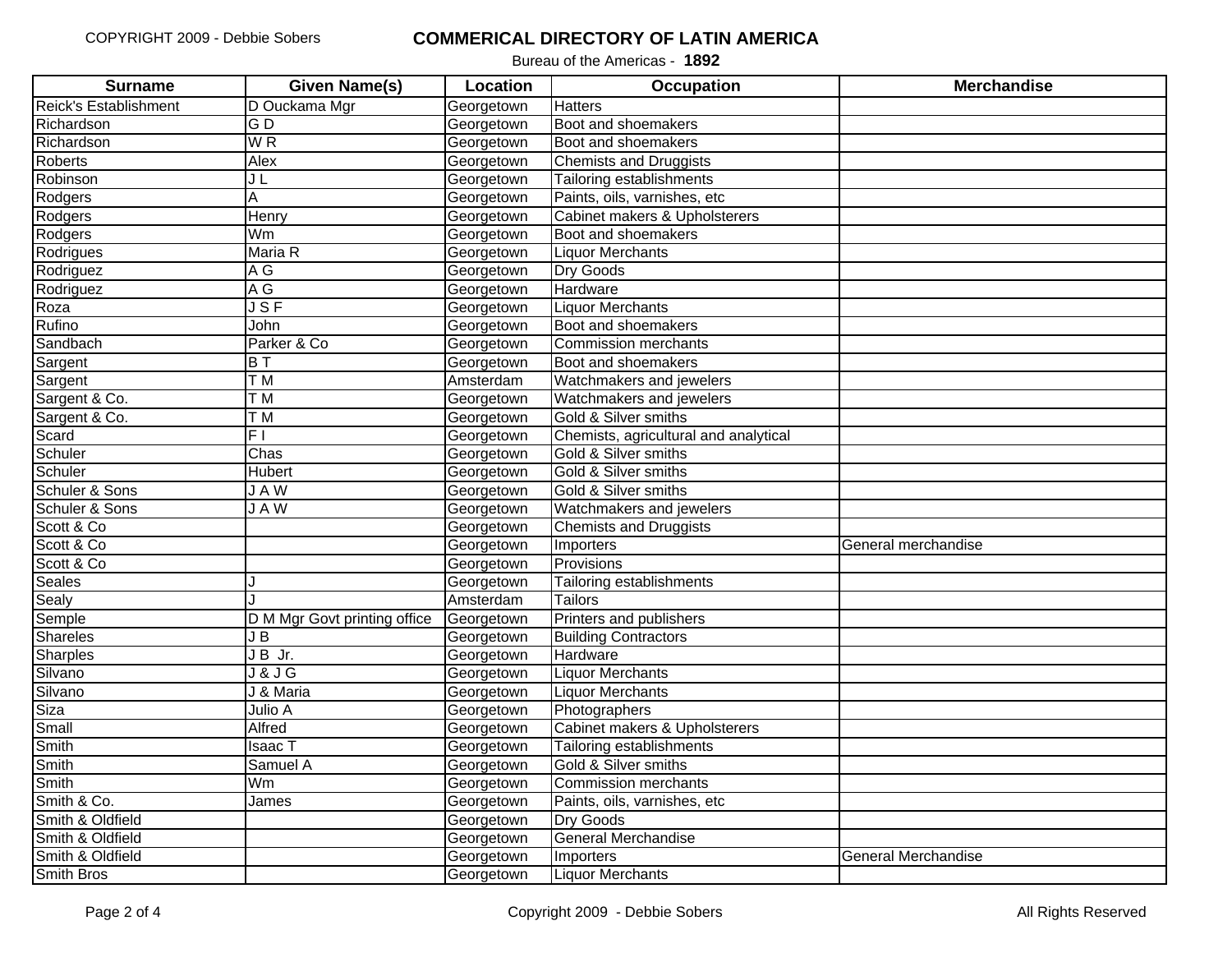| <b>Surname</b>             | <b>Given Name(s)</b>    | Location   | <b>Occupation</b>                       | <b>Merchandise</b>                            |
|----------------------------|-------------------------|------------|-----------------------------------------|-----------------------------------------------|
| Smith Bros & Co            |                         | Georgetown | <b>Dry Goods</b>                        |                                               |
| Smith Bros & Co            |                         | Georgetown | <b>General Merchandise</b>              |                                               |
| Smith Bros & Co            |                         | Georgetown | Importers                               | General Merchandise                           |
| Soares                     | Antonio                 | Amsterdam  | <b>Liquor Merchants</b>                 |                                               |
| Sproston Dock & Foundry Co |                         | Georgetown | Boiler-makers                           |                                               |
| Sproston Dock & Foundry Co |                         | Georgetown | Foundries                               |                                               |
| Steman                     | B                       | Georgetown | <b>Chemists and Druggists</b>           |                                               |
| Stevens                    | Prof WH                 | Georgetown | Photographers                           |                                               |
| Stewart                    | Ezekiel                 | Georgetown | <b>Chemists and Druggists</b>           |                                               |
| Straghan                   | $R$ T                   | Georgetown | Cabinet makers & Upholsterers           |                                               |
| Strong                     | H                       | Georgetown | Importers                               | Pianos and musical instruments                |
| Strong                     | $\overline{\mathsf{H}}$ | Georgetown | Music Stores                            |                                               |
| Teixeira                   | Maria B                 | Georgetown | <b>Liquor Merchants</b>                 |                                               |
| Thompson                   | Samuel                  | Georgetown | <b>Tailoring establishments</b>         |                                               |
| Thomson                    |                         | Georgetown | <b>Account Book Manufacturers</b>       |                                               |
| Thomson                    |                         | Georgetown | Bookbinders, booksellers and stationers |                                               |
| Thomson                    | James                   | Georgetown | <b>Music Stores</b>                     |                                               |
| Thomson                    | James                   | Georgetown | Printers and publishers                 |                                               |
| <b>Tross</b>               | D                       | Georgetown | <b>Chemists and Druggists</b>           |                                               |
| <b>Tucker</b>              |                         | Amsterdam  | Gold & Silver smiths                    |                                               |
| Valladares & Co            |                         | Georgetown | Printers and publishers                 |                                               |
| Van Nooten & Co            |                         | Georgetown | <b>Chemists and Druggists</b>           |                                               |
| Van Nooten & Co            |                         | Georgetown | Provisions                              |                                               |
| Viera                      | J Baptista              | Georgetown | <b>Liquor Merchants</b>                 |                                               |
| Virtue & Co                |                         | Georgetown | <b>Chemists and Druggists</b>           |                                               |
| Virtue & Co                |                         | Georgetown | Importers                               | chemical, electrical and phographic apparatus |
| Virtue & Co                |                         | Georgetown | Soda-water manufacturers                |                                               |
| Voltaire & Co              | R <sub>D</sub>          | Georgetown | Boot and shoemakers                     |                                               |
| Von Ziegesar               | <b>Heinrick</b>         | Georgetown | Chemists, agricultural and analytical   |                                               |
| Wagner                     | E C                     | Georgetown | Gold & Silver smiths                    |                                               |
| Wallace & Co               |                         | Georgetown | Tailoring establishments                |                                               |
| Warren                     | James                   | Georgetown | Boiler-makers                           |                                               |
| Waterman & Co.             | $\overline{R}$          | Georgetown | Boot and shoemakers                     |                                               |
| Wege                       | Herr                    | Georgetown | Chemists, agricultural and analytical   |                                               |
| Weithers                   | G                       | Amsterdam  | Tailors                                 |                                               |
| Wharton                    | W <sub>H</sub>          | Georgetown | <b>Chemists and Druggists</b>           |                                               |
| Wharton                    | WHewley                 | Georgetown | Importers                               | <b>General Merchandise</b>                    |
| White                      | $E$ T                   | Georgetown | <b>Commission merchants</b>             |                                               |
| White                      | $E$ T                   | Georgetown | Importers                               | American lumber, feed, provisions and wines   |
| White                      | $E$ T                   | Georgetown | <b>Liquor Merchants</b>                 |                                               |
| Wieting & Richter          |                         | Georgetown | <b>Commission merchants</b>             |                                               |
| Wieting & Richter          |                         | Georgetown | <b>Exporters</b>                        |                                               |
| Wieting & Richter          |                         | Georgetown | Importers                               | American flour                                |